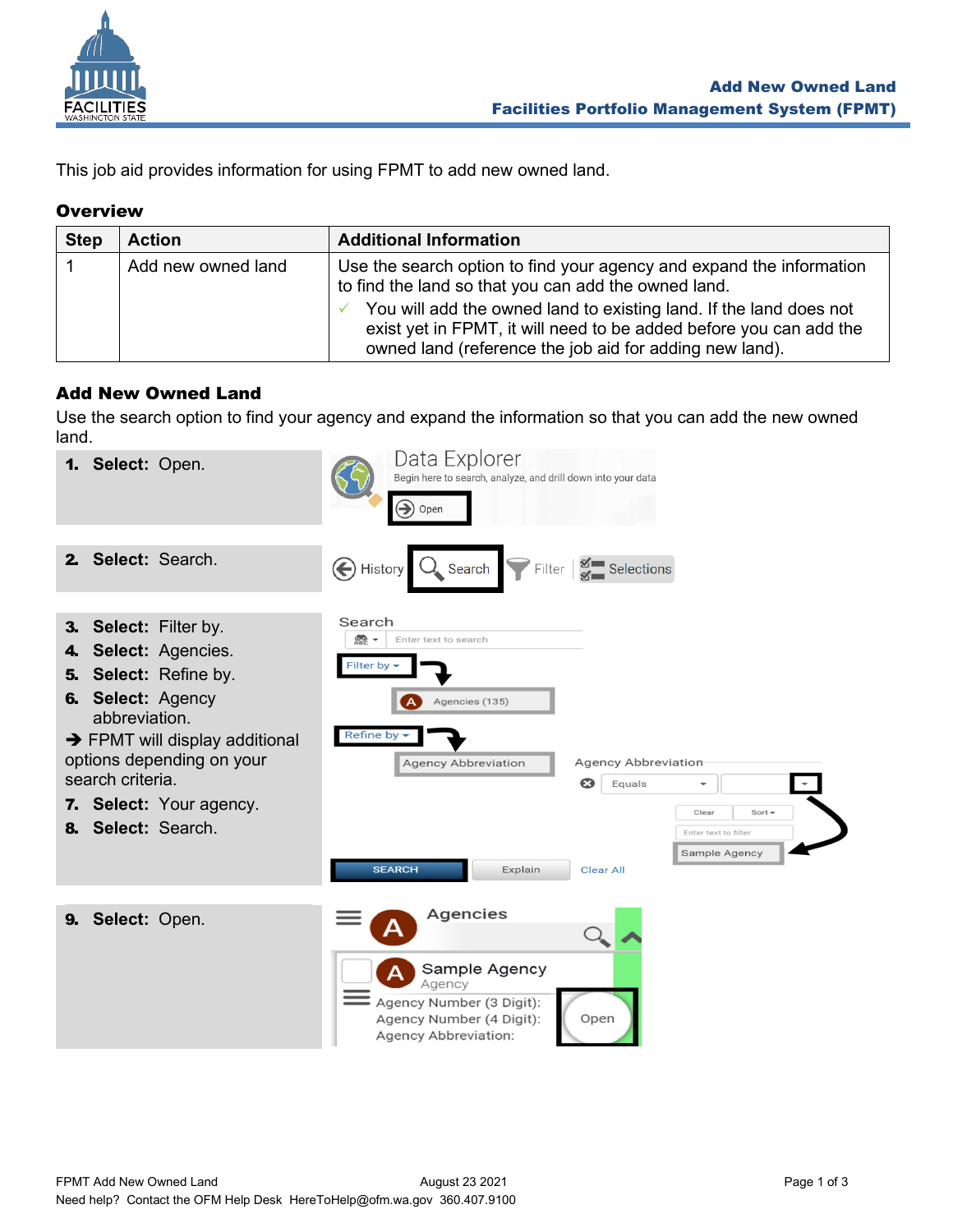

| 10. Select: Land.<br>$\rightarrow$ FPMT will display a list of<br>land so that you can provide<br>specific information.<br>11. Select: Menu.<br>12. Select: Add. | Land<br>$\mathcal{Q}_{\!\scriptscriptstyle\bullet}$<br>Sample<br>Land<br>PMT Unique Land ID:<br>Jnique Parcel (Land) ID:<br>Open<br>Manage<br>Parcel ID Number:<br>Documents (0)<br>Select<br>$\boxed{2}$ Photos (0)<br>$\implies$ Open<br><b>III</b> Reports<br>■ Add<br>Edit<br>$\overline{\mathbb{m}}$ Delete |
|------------------------------------------------------------------------------------------------------------------------------------------------------------------|------------------------------------------------------------------------------------------------------------------------------------------------------------------------------------------------------------------------------------------------------------------------------------------------------------------|
| 13. Select: Owned land.                                                                                                                                          | Leased Land<br>Owned Land<br><b>RL</b><br>Receivable Land                                                                                                                                                                                                                                                        |
| 14. Select: Create a new<br>owned land.                                                                                                                          | OL Owned Land<br>Create a new Owned Land<br>Link to an existing Owned Land                                                                                                                                                                                                                                       |
| 15. Input: Name.<br>$\rightarrow$ Owned land properties<br>includes several optional fields<br>for your agency. For example,<br>description is optional.         | Advanced Mode<br><b>&lt; fourned Land Properties</b><br>Name<br>Description                                                                                                                                                                                                                                      |
| 16. Select: Agency name.<br>17. Select: Ownership rights.                                                                                                        | <b>Agency Name</b><br>Ownership Rights                                                                                                                                                                                                                                                                           |
| <b>18. Select: Surface rights.</b><br>19. Select: Mineral rights.<br>20. Select: Timber rights.                                                                  | Surface Rights<br><b>Mineral Rights</b><br><b>Timber Rights</b>                                                                                                                                                                                                                                                  |